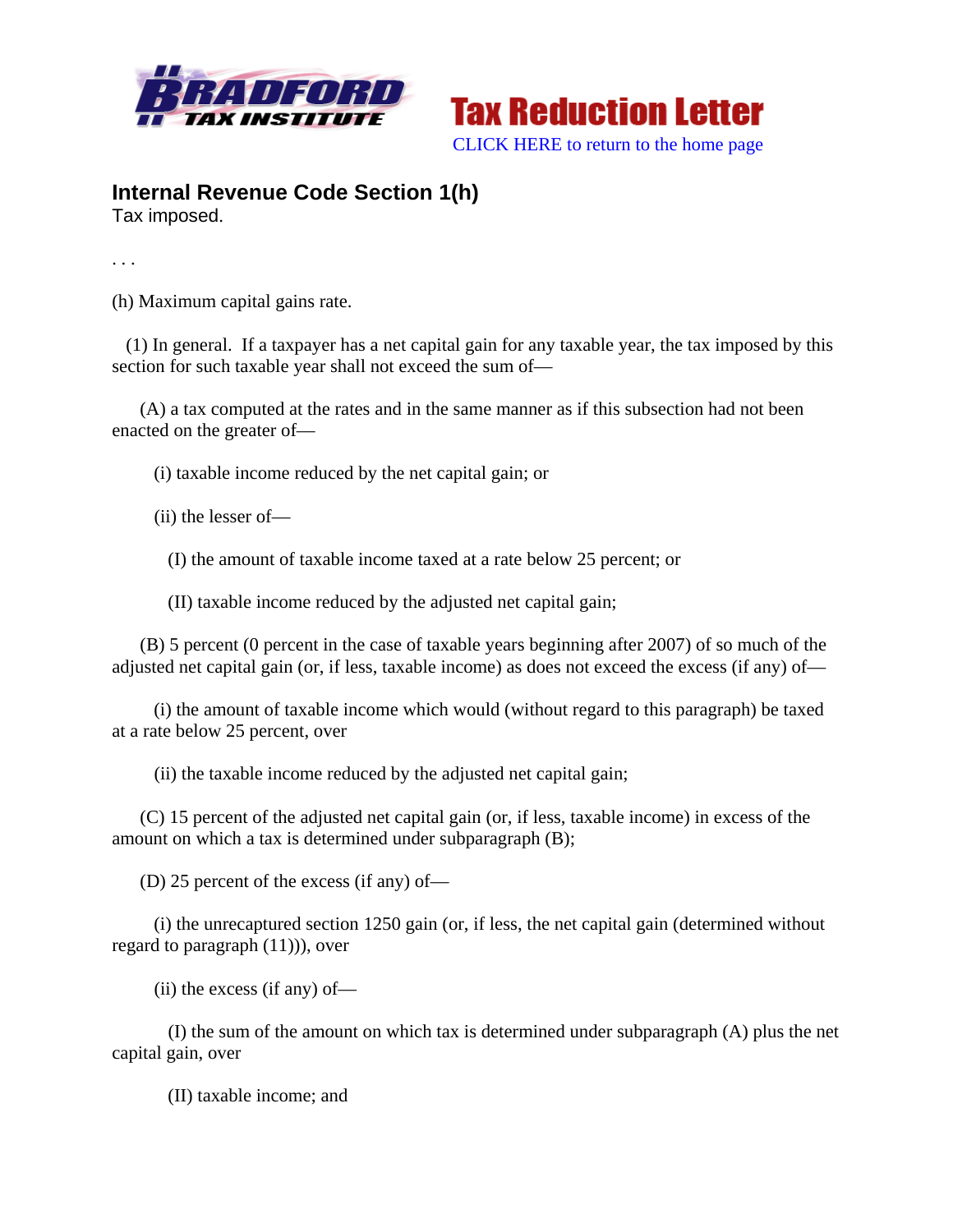(E) 28 percent of the amount of taxable income in excess of the sum of the amounts on which tax is determined under the preceding subparagraphs of this paragraph.

 (2) Net capital gain taken into account as investment income. For purposes of this subsection, the net capital gain for any taxable year shall be reduced (but not below zero) by the amount which the taxpayer takes into account as investment income under section  $163(d)(4)(B)(iii)$ .

 (3) Adjusted net capital gain. For purposes of this subsection, the term "adjusted net capital gain" means the sum of—

 (A) net capital gain (determined without regard to paragraph (11)) reduced (but not below zero) by the sum of—

(i) unrecaptured section 1250 gain, and

(ii) 28-percent rate gain, plus

(B) qualified dividend income (as defined in paragraph (11)).

 (4) 28-percent rate gain. For purposes of this subsection, the term "28-percent rate gain" means the excess (if any) of—

(A) the sum of—

(i) collectibles gain; and

(ii) section 1202 gain, over

(B) the sum of—

(i) collectibles loss;

(ii) the net short-term capital loss; and

(iii) the amount of long-term capital loss carried under section  $1212(b)(1)(B)$  to the taxable year.

(5) Collectibles gain and loss. For purposes of this subsection—

 (A) In general. The terms "collectibles gain" and "collectibles loss" mean gain or loss (respectively) from the sale or exchange of a collectible (as defined in section 408(m) without regard to paragraph (3) thereof) which is a capital asset held for more than 1 year but only to the extent such gain is taken into account in computing gross income and such loss is taken into account in computing taxable income.

 (B) Partnerships, etc. For purposes of subparagraph (A), any gain from the sale of an interest in a partnership, S corporation, or trust which is attributable to unrealized appreciation in the value of collectibles shall be treated as gain from the sale or exchange of a collectible. Rules similar to the rules of section 751 shall apply for purposes of the preceding sentence.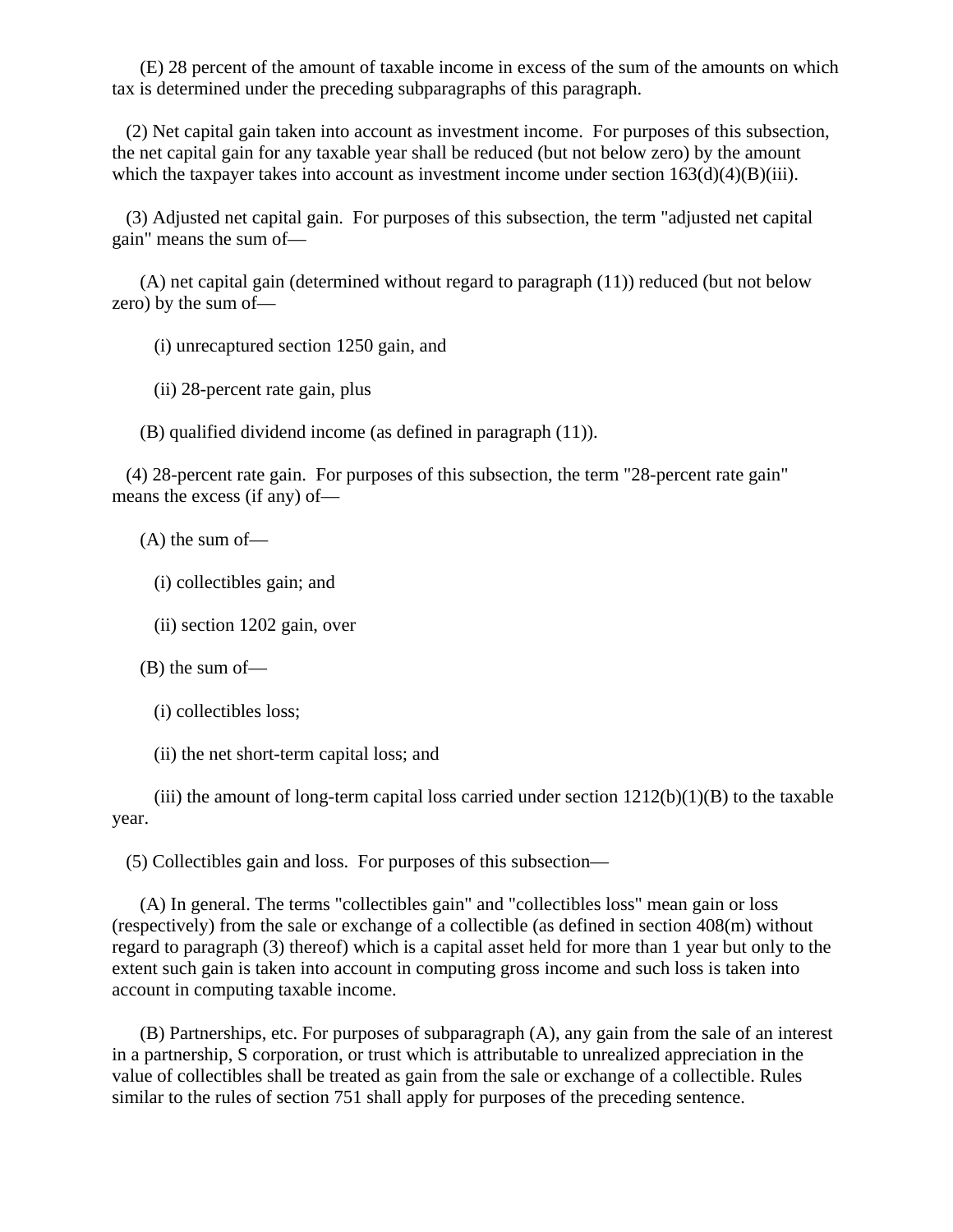(6) Unrecaptured section 1250 gain. For purposes of this subsection—

(A) In general. The term "unrecaptured section 1250 gain" means the excess (if any) of—

 (i) the amount of long-term capital gain (not otherwise treated as ordinary income) which would be treated as ordinary income if section 1250(b)(1) included all depreciation and the applicable percentage under section 1250(a) were 100 percent, over

(ii) the excess (if any) of—

(I) the amount described in paragraph (4)(B); over

(II) the amount described in paragraph (4)(A).

 (B) Limitation with respect to section 1231 property. The amount described in subparagraph  $(A)(i)$  from sales, exchanges, and conversions described in section  $1231(a)(3)(A)$  for any taxable year shall not exceed the net section 1231 gain (as defined in section  $1231(c)(3)$ ) for such year

 (7) Section 1202 gain. For purposes of this subsection, the term "section 1202 gain" means the excess of—

 (A) the gain which would be excluded from gross income under section 1202 but for the percentage limitation in section 1202(a), over

(B) the gain excluded from gross income under section 1202.

 (8) Coordination with recapture of net ordinary losses under section 1231. If any amount is treated as ordinary income under section 1231(c), such amount shall be allocated among the separate categories of net section 1231 gain (as defined in section 1231(c)(3)) in such manner as the Secretary may by forms or regulations prescribe.

 (9) Regulations. The Secretary may prescribe such regulations as are appropriate (including regulations requiring reporting) to apply this subsection in the case of sales and exchanges by pass-thru entities and of interests in such entities.

 (10) Pass-thru entity defined. For purposes of this subsection, the term "pass-thru entity" means—

(A) a regulated investment company;

(B) a real estate investment trust;

(C) an S corporation;

(D) a partnership;

(E) an estate or trust;

(F) a common trust fund; and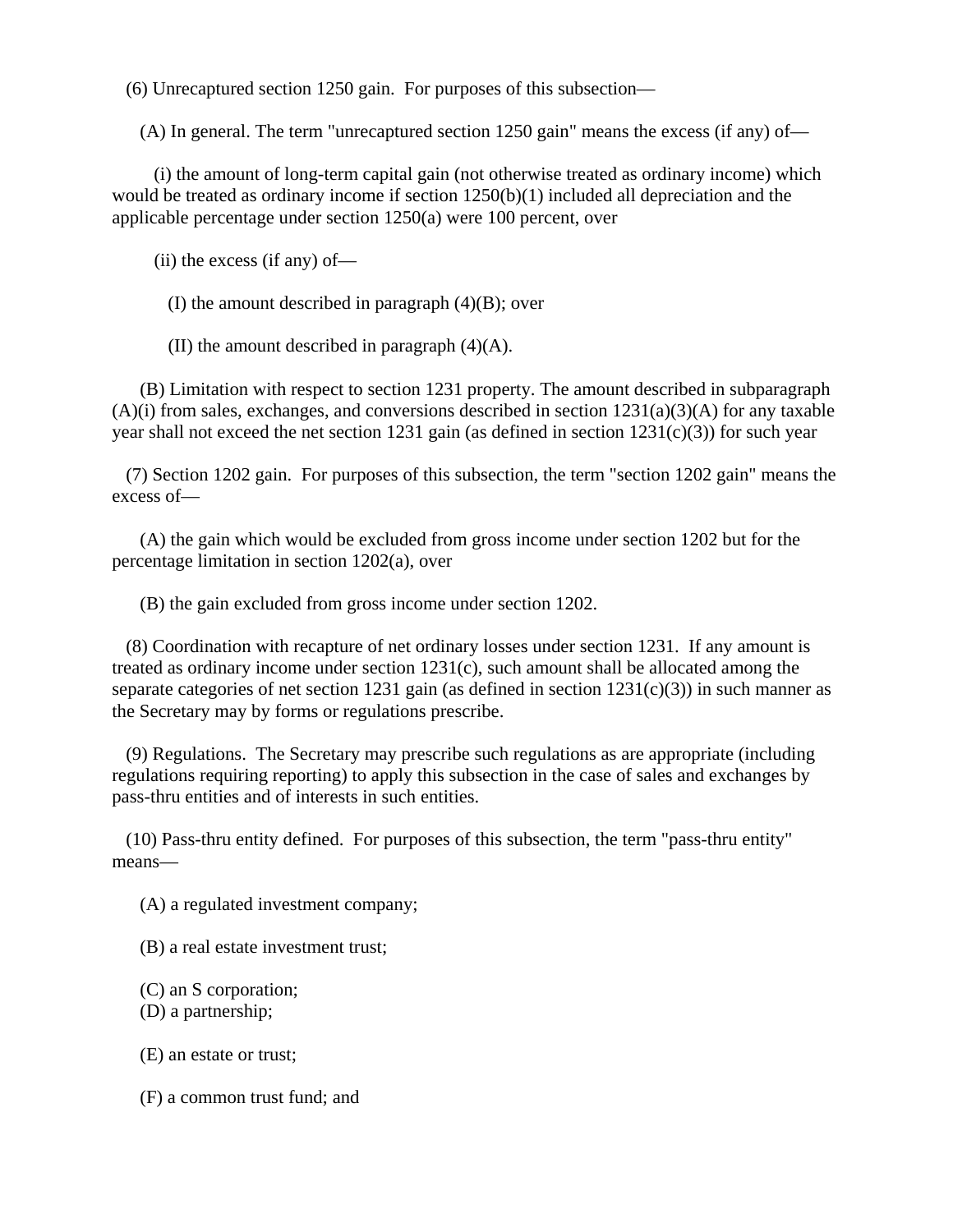(G) a qualified electing fund (as defined in section 1295).

(11) Dividends taxed as net capital gain.

 (A) In general. For purposes of this subsection, the term "net capital gain" means net capital gain (determined without regard to this paragraph) increased by qualified dividend income.

(B) Qualified dividend income. For purposes of this paragraph—

 (i) In general. The term "qualified dividend income" means dividends received during the taxable year from—

(I) domestic corporations, and

(II) qualified foreign corporations.

(ii) Certain dividends excluded. Such term shall not include—

 (I) any dividend from a corporation which for the taxable year of the corporation in which the distribution is made, or the preceding taxable year, is a corporation exempt from tax under section 501 or 521,

 (II) any amount allowed as a deduction under section 591 (relating to deduction for dividends paid by mutual savings banks, etc.), and

(III) any dividend described in section 404(k).

 (iii) Coordination with section 246(c). Such term shall not include any dividend on any share of stock—

 (I) with respect to which the holding period requirements of section 246(c) are not met (determined by substituting in section 246(c) "60 days" for "45 days" each place it appears and by substituting "121-day period" for "91-day period"), or

 (II) to the extent that the taxpayer is under an obligation (whether pursuant to a short sale or otherwise) to make related payments with respect to positions in substantially similar or related property.

(C) Qualified foreign corporations.

 (i) In general. Except as otherwise provided in this paragraph, the term "qualified foreign corporation" means any foreign corporation if—

(I) such corporation is incorporated in a possession of the United States, or

 (II) such corporation is eligible for benefits of a comprehensive income tax treaty with the United States which the Secretary determines is satisfactory for purposes of this paragraph and which includes an exchange of information program.